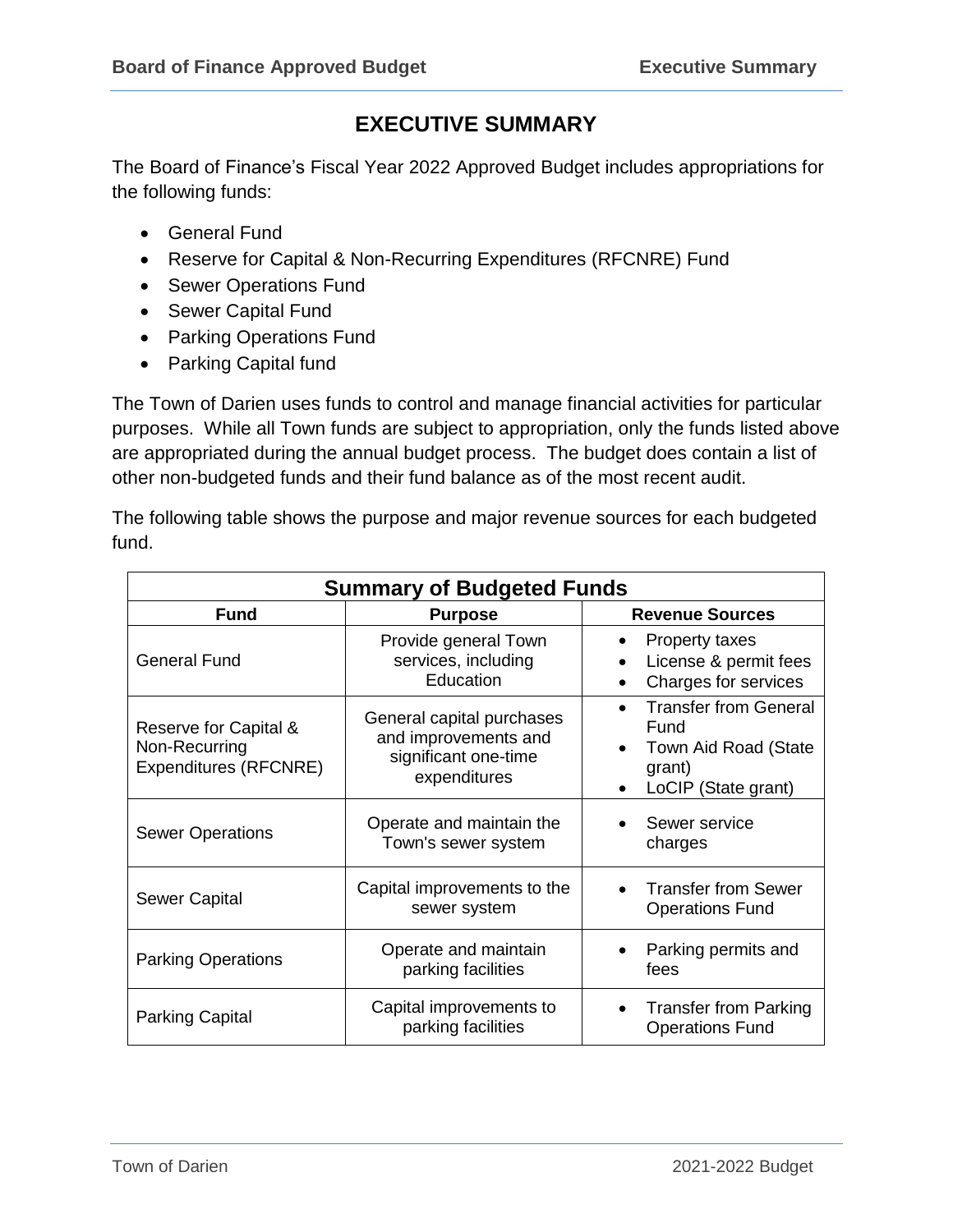# **Budget Process**

The budget process for the Town of Darien is guided by Chapter XI, Section 39 of the Town Charter. All annual budgets are recommended by the Board of Selectmen (BOS) and the Board of Education (BOE) to the Board of Finance (BOF). Following careful review, the BOF recommends final budgets for approval by the Representative Town Meeting (RTM). The Charter requires adoption of the budget by the RTM at the Annual Budget Meeting held the second Monday of May. Per Section 39(d) of the Town Charter, the RTM, at the Annual Budget Meeting, may only approve or decrease the appropriations or mill rate submitted by the Board of Finance.

The budget deliberation process begins when the Department requests are submitted to the Town Administrator in December. The major milestones in the budget process, with dates for the FY 2022 budget, are as follows:

| Department requests submitted to Town Administrator                          | December 11, 2020 |  |  |
|------------------------------------------------------------------------------|-------------------|--|--|
| Town Administrator's Proposed Budget submitted to the<br><b>BOS</b>          | January 25, 2021  |  |  |
| BOS and BOE recommendations presented to the BOF<br>(First Tuesday of March) | March 2, 2021     |  |  |
| <b>BOF Public Hearing</b><br>(Second Tuesday of March)                       | March 9, 2021     |  |  |
| <b>BOF</b> budget vote                                                       | April 6, 2021     |  |  |
| RTM vote at the Annual Budget Meeting<br>(Second Monday in May)              | May 10, 2021      |  |  |

The Board of Finance, by charter, has the right to establish a transfer approval process and to transfer unexpended balances between accounts throughout the year. The BOE, per State law, has authority to transfer within the approved Education budget. Additional, or "special", appropriations must be recommended by the Board of Finance for RTM approval.

# **Priorities and Issues**

The priority for the FY 2022 budget is to not just maintain the current level of services provided to our taxpayers, but to modestly improve and expand those services, to provide them more efficiently and with more convenience for the taxpayer, all while recognizing the impacts of COVID-19 and while attempting to minimize the impact on the tax rate. The guidance provided to department heads this year was to strive for a zero increase, but to include any requests for improvement of service, particularly online service offerings, they felt important for the Town to consider.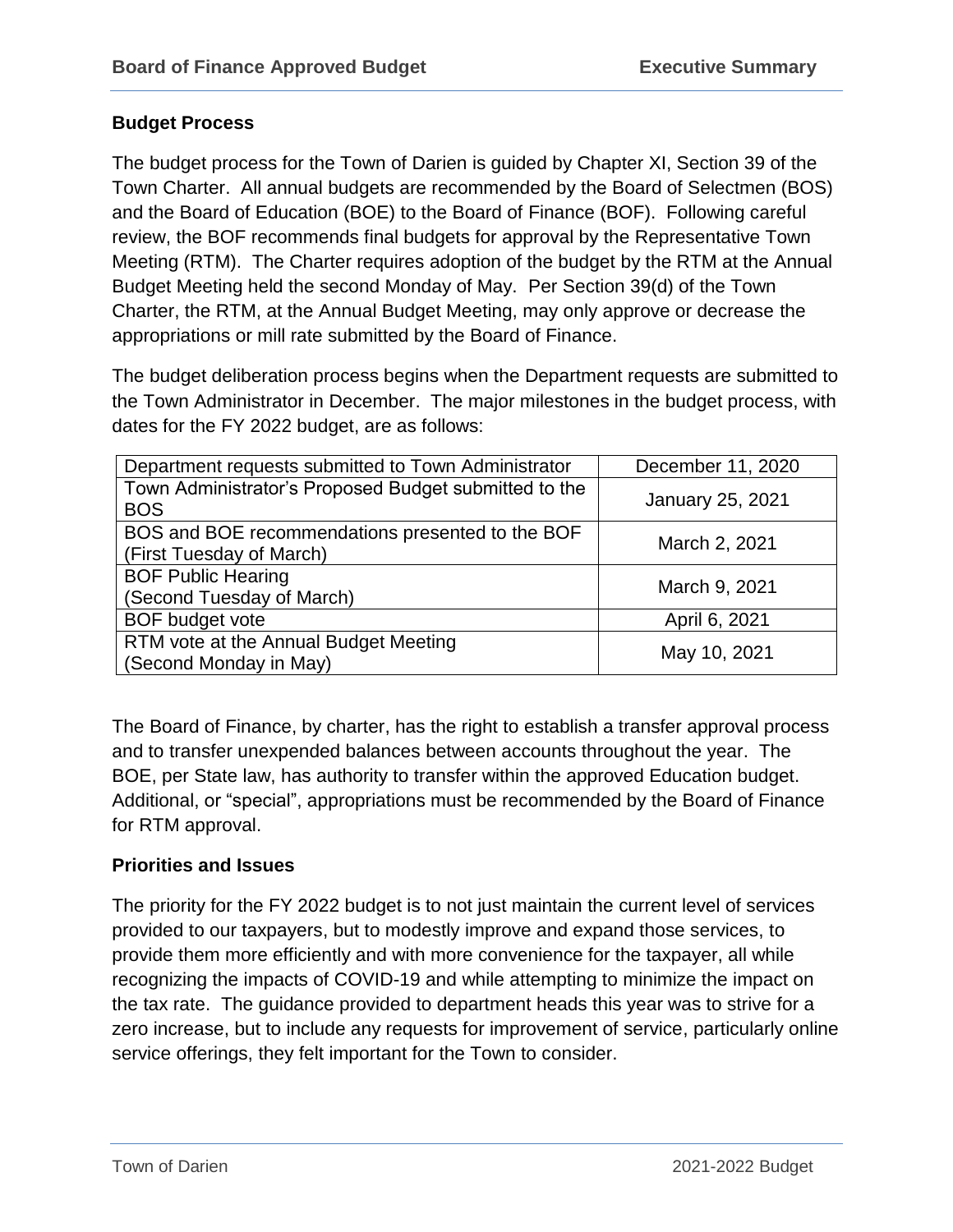### **General Fund**

### *Expenditures*

The General Fund is the main operating fund for the Town. The \$152.7 million BOF Approved Budget can be divided among major spending categories. Education operations account for \$106.6 million, Town operations budgets account for \$31.8 million, the debt service budget accounts for \$10.2 million, the contribution to the Library accounts for \$4.1 million, and the capital contribution is eliminated in FY 2022.



The FY 2022 BOF Approved Budget of \$152,724,330 is an increase of \$5,180,261, 3.51%, over the FY 2021 Adopted budget. The budget by major category is as follows.

# **Summary of BOF Approved Expenditures**

|                             | FY 2022        |                 |               |         |
|-----------------------------|----------------|-----------------|---------------|---------|
|                             | FY 2021        | <b>BOF</b>      | S             | %       |
|                             | <b>Adopted</b> | <b>Approved</b> | Change        | Change  |
| Town operations             | 30,652,339     | 31,835,863      | 1,183,524     | 3.86%   |
| Library                     | 3,996,594      | 4,100,968       | 104,374       | 2.61%   |
| <b>Education operations</b> | 102,496,378    | 106,624,199     | 4,127,821     | 4.03%   |
| Debt service                | 8,907,545      | 10,163,300      | 1,255,755     | 14.10%  |
| Capital contribution        | 1,491,213      | -               | (1, 491, 213) | 100.00% |
|                             | \$147,544,069  | \$152,724,330   | \$5,180,261   | 3.51%   |

Significant adjustments to the BOS and BOE proposed expenditure budgets are:

Capital contribution reduction of \$5,970,958 resulting from: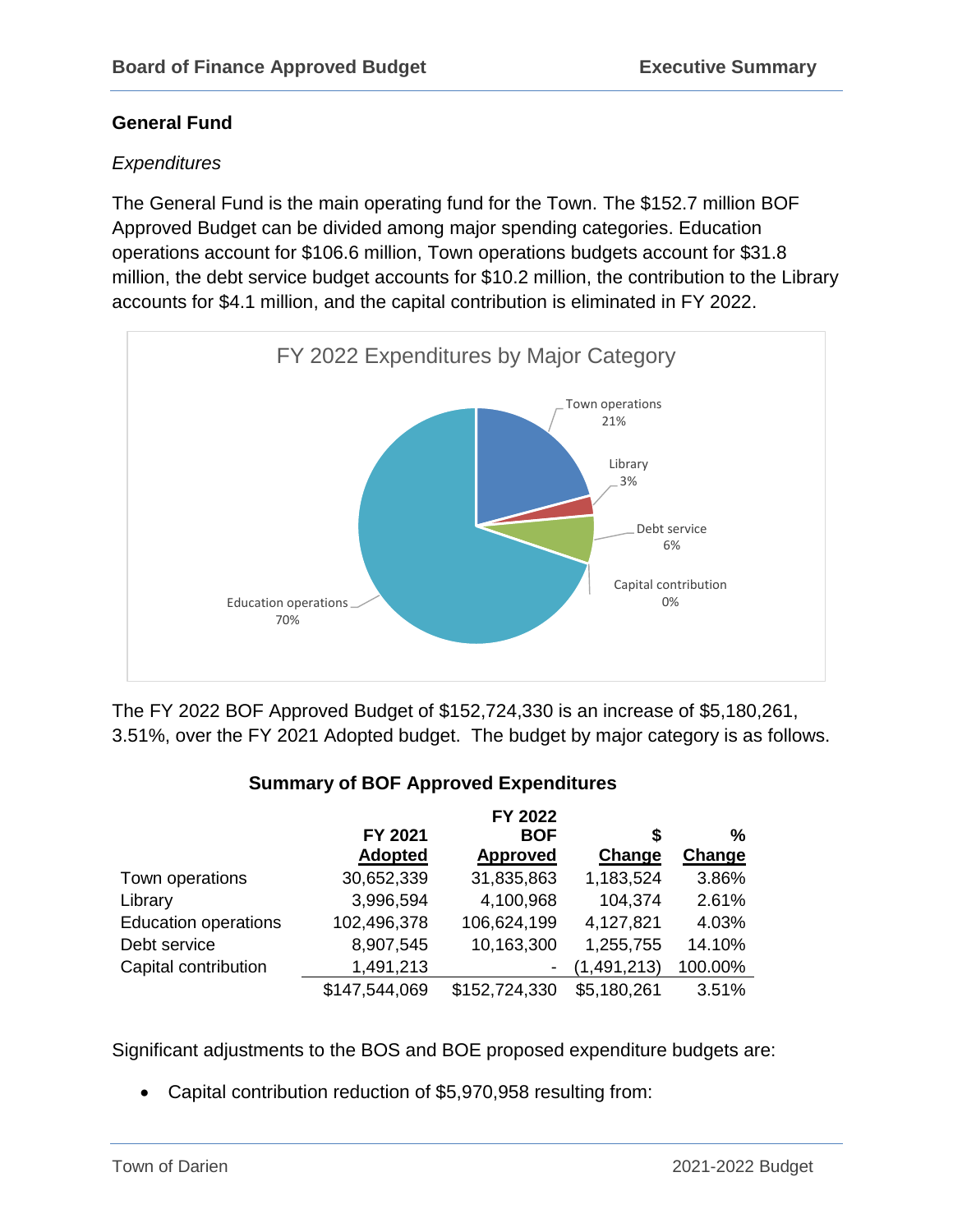- o Funding certain projects through bonding (\$1,900,000)
- $\circ$  Use of capital reserve funds  $(\$1,000,000)$
- o Elimination of the contribution to the Public Works Equipment Maintenance reserve (\$164,465)
- o Completing the PD server replacement with funds currently available in the Network Hardware/Software reserve (\$120,863)
- o Contribution from fund balance (\$2,785,630)

#### *Revenues:*

Property taxes are the primary funding source for the General Fund. Other funding sources include intergovernmental aid, collection of supplemental and back taxes, and non-tax revenues such as the sale of permits and licenses, charges for services, investment income, and other miscellaneous revenues.

In the FY 2022 BOF Approved Budget, property taxes account for \$143.8 million, license & permit fees account for \$3.8 million, charges for services account for \$2.3 million, other tax revenues account for \$1.4 million, other miscellaneous revenues account for \$0.9 million, and intergovernmental aid accounts for \$0.5 million.



In the FY 2022 BOF Approved Budget, other revenues decrease by \$911,220, 9.28%, as compared to the FY 2021 Adopted Budget. The most significant variance is Transfers In. There is a reduction of \$352,592 in the transfers from the sewer operating and sewer assessment funds. Significant sewer debt has been retired and the sewer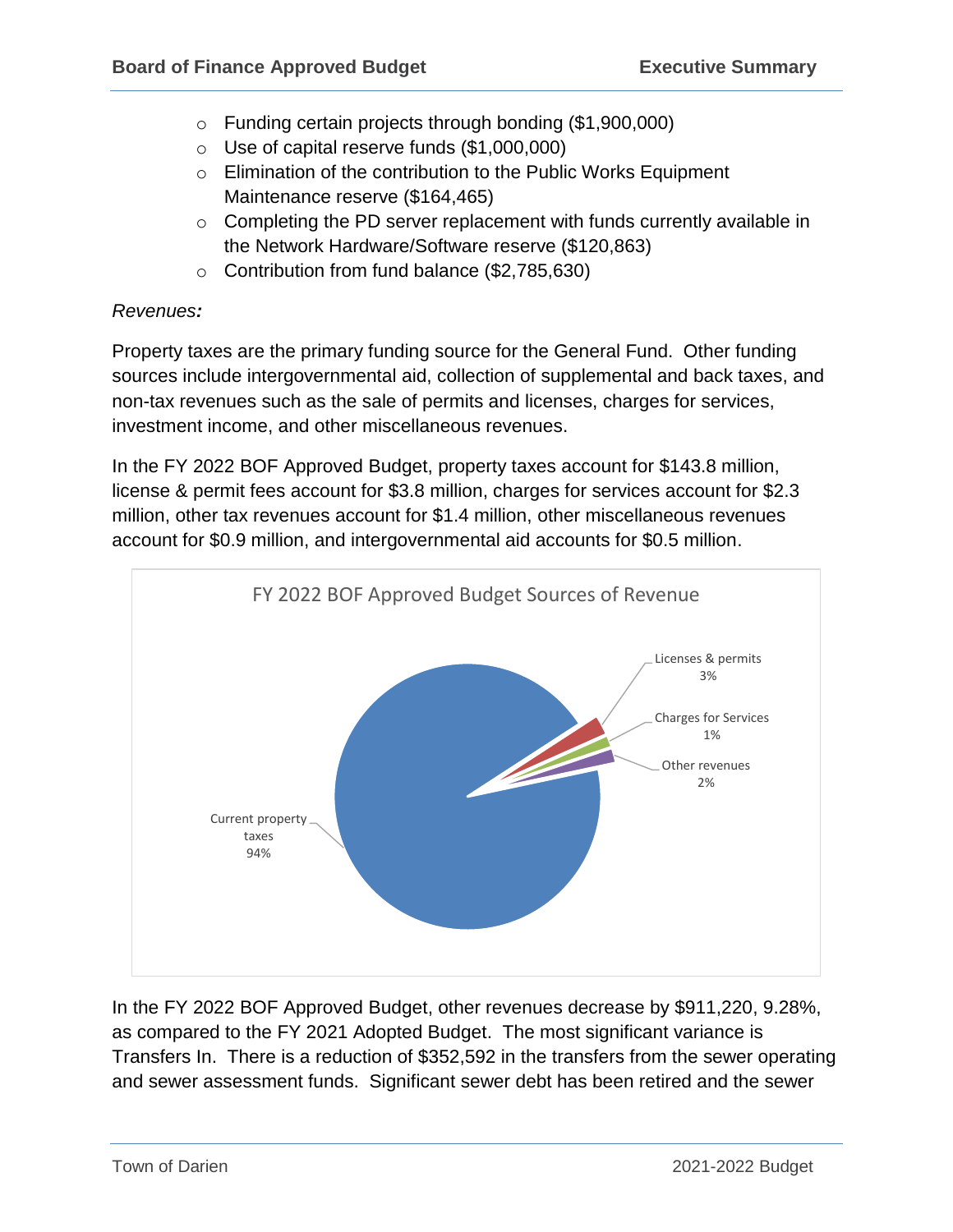funds are now supporting lower debt service. Additionally, the FY 2021 Adopted Budget included a \$216,756 one-time transfer of bond premium to capitalize the first interest payment on the bonds for Ox Ridge School. The decrease in License and Permit revenue is primarily due to expected lower building permit revenues. The reduction in Charges for Services is primarily due to a decrease in Youth Services programming fees due to Covid related programming changes. Revenues by major category are as follows:

|                       | FY 2021        | FY 2022         | 5          | %         |
|-----------------------|----------------|-----------------|------------|-----------|
|                       | <b>Adopted</b> | <b>Proposed</b> | Change     | Change    |
| Other tax revenues    | 1,409,000      | 1,449,000       | 40,000     | 2.84%     |
| Licenses & permits    | 4,097,476      | 3,820,304       | (277, 172) | $-6.76%$  |
| Intergovernmental aid | 494,946        | 494,946         |            | 0.00%     |
| Charges for services  | 2,322,872      | 2,280,691       | (42, 181)  | $-1.82%$  |
| Fines & forfeits      | 40,500         | 23,250          | (17, 250)  | $-42.59%$ |
| Investment income     | 125,001        | 125,000         | (1)        | 0.00%     |
| <b>Miscellaneous</b>  | 453,876        | 408,608         | (45, 268)  | $-9.97%$  |
| Transfers in          | 873,657        | 304,309         | (569,348)  | $-65.17%$ |
| <b>Total</b>          | 9,817,328      | 8,906,108       | (911,220)  | $-9.28%$  |

# **Summary of Proposed Non-Current Tax Revenues**

The remainder of the BOF Approved Budget is funded by property taxes. In recent years the BOF has set the assumed tax collection rate based on a rolling five year average collections, less 25 basis points. The assumed collection rate was further reduced in FY 2021 due to the potential impact of Covid-19. To date, collections have not been significantly impact by Covid-19. The FY 2022 budget returns to the five year rolling average method for setting the budgeted collection rate.

The FY 2022 approved mill rate is 16.84. This is an increase of 0.51 mills, 3.15%, from the current year. The mill rate is the amount of taxes that will be paid per one thousand dollars of assessed value. The BOF approved mill rate would result in taxes of \$11,788 for every \$1 million of market value, \$700,000 of assessed value, of a taxable property. The Town is required to conduct a revaluation of all property every five years. Revaluation can cause a significant change in the mill rate. The table below shows historical mill rates. The following graph shows the historical and proposed mill rate and the associated taxes on \$1 million of market value for the FY 2022 BOF Approved Budget.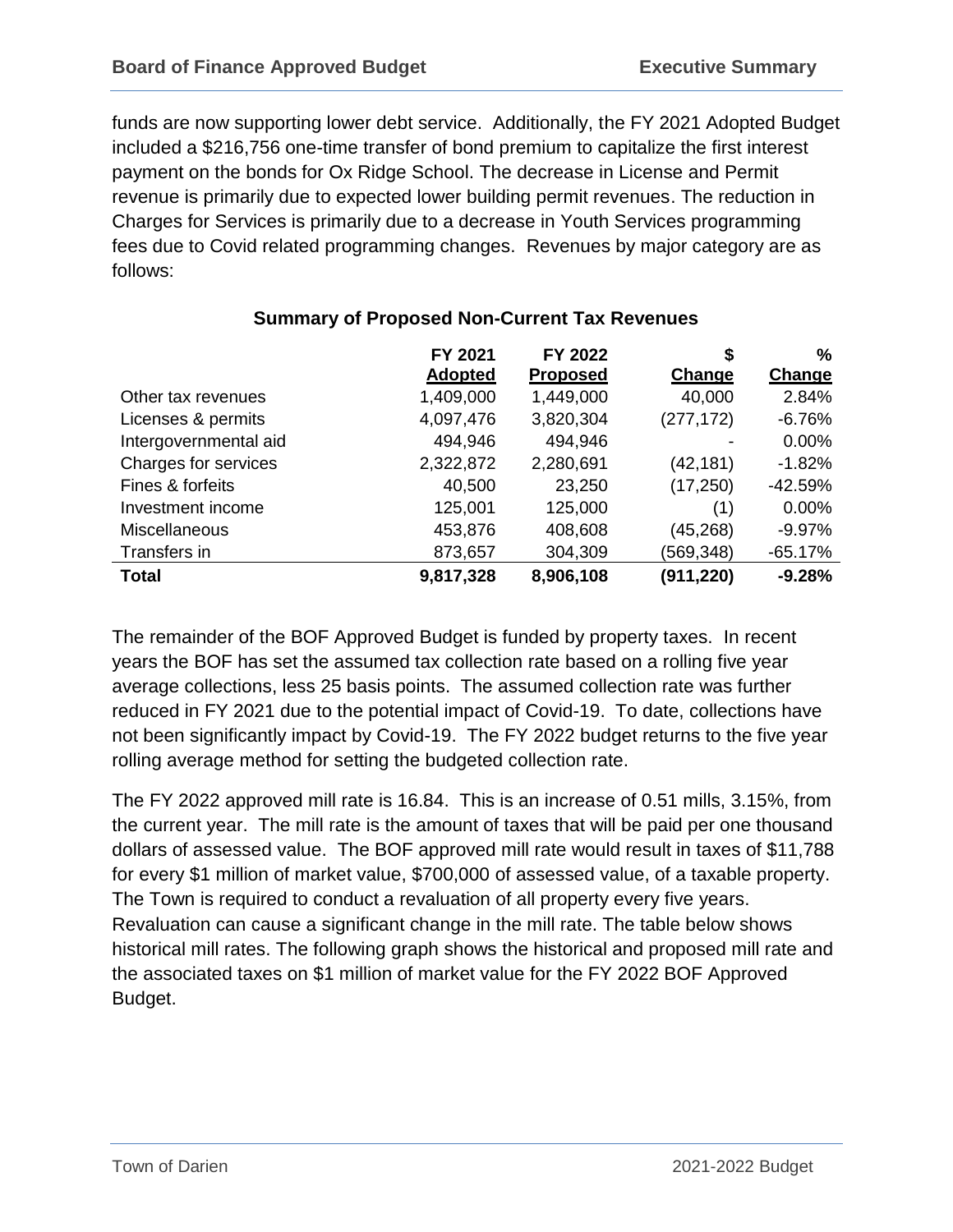

# **Reserve for Capital & Non-Recurring Expenditures (RFCNRE)**

The Reserve for Capital & Non-Recurring Expenditures - the Capital Fund - is the means by which the Town accounts for its long term capital program. The Capital Fund is a multi-year fund, where appropriations do not lapse at the end of the fiscal year. The Capital Fund is primarily used for the acquisition of capital assets, but it may also be used for major expenditures, such as Revaluation, which occurs every five years.3

In most years, the primary revenue source for this fund is an operating transfer from the General Fund. The BOF has approved using available funds in the capital reserve account and a contribution from fund balance to eliminate the transfer from the General Fund in the FY 2022 budget. Therefore, any changes made to this fund do not have an impact on the mill rate. Other sources of revenue for this fund include investment earnings, state grants, rental income and sale of fixed assets.

To be considered a capital asset, an item must meet certain thresholds. The cost must exceed \$5,000 and the item must have a useful life of more than 2 years.

As part of the budget process, when requesting funding for the acquisition of a capital asset, department heads must provide certain information supporting the request. Included in this is a priority ranking system. Only projects requested to be funded in FY 2022 are required to have a priority.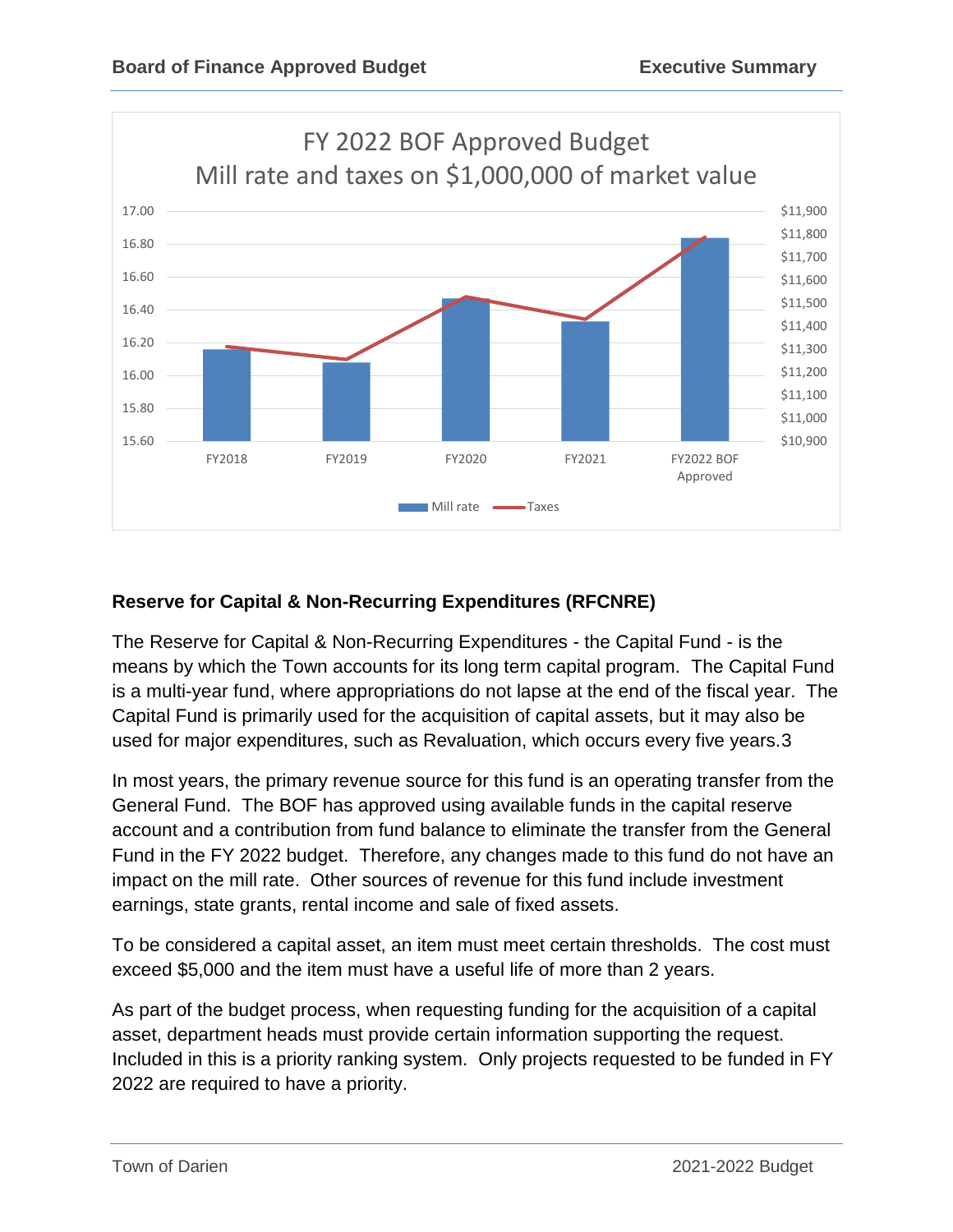When looking at capital, we do not just look at the upcoming year. Department heads are tasked with looking at capital needs for the next six (6) fiscal years. This allows the Town the ability to plan and budget for our needs proactively.

The total Capital Fund Budget for FY 2022 is \$4,279,023. Projects of note that are proposed for funding include: Vehicle and equipment replacement for Police, Public Works, Parks & Recreation and the Board of Education; paving; replacement of the traffic pre-emption system for the fire departments; and emergency lighting and wireless clocks systems at multiple schools.

The BOF approved bonding for the following projects:

- Sidewalk rehabilitation
- HVAC design at Holmes Elementary School
- Roof replacement at Royle Elementary School

### **Sewer Funds**

The Sewer Operations and Sewer Capital funds are used to account for activities related to the operation, maintenance and improvement of the Town's sewer system

The Sewer Operations fund is supported by sewer service charges that are set annually. Appropriations in the Sewer Operating Fund are used to maintain, repair and operate the 81 miles of sewer mains and 14 pump stations. All treatment of sewage takes place at the Stamford Water Pollution Control Facility.

The FY 2022 BOF Approved Budget provides for operation and essential maintenance of the sewer infrastructure and funds a contribution to the Sewer Capital Fund. The fees paid to Stamford are the largest single item in this budget. The FY 2022 budget assumes that there will be a 4% increase in fees paid to Stamford. Overall this budget is showing a slight increase over FY 2021, primarily due to the increased fees to be paid to Stamford.

The Sewer Capital Fund budget proposes to continue the funding for replacement of pumps in the sewer pump houses.

### **Parking Funds**

The Parking Operations and Parking Capital funds are used to account for activities related to the operation, maintenance and improvement of the parking facilities located on State property at the Darien and Noroton Heights Railroad Stations and the Mechanic Street Parking Area.